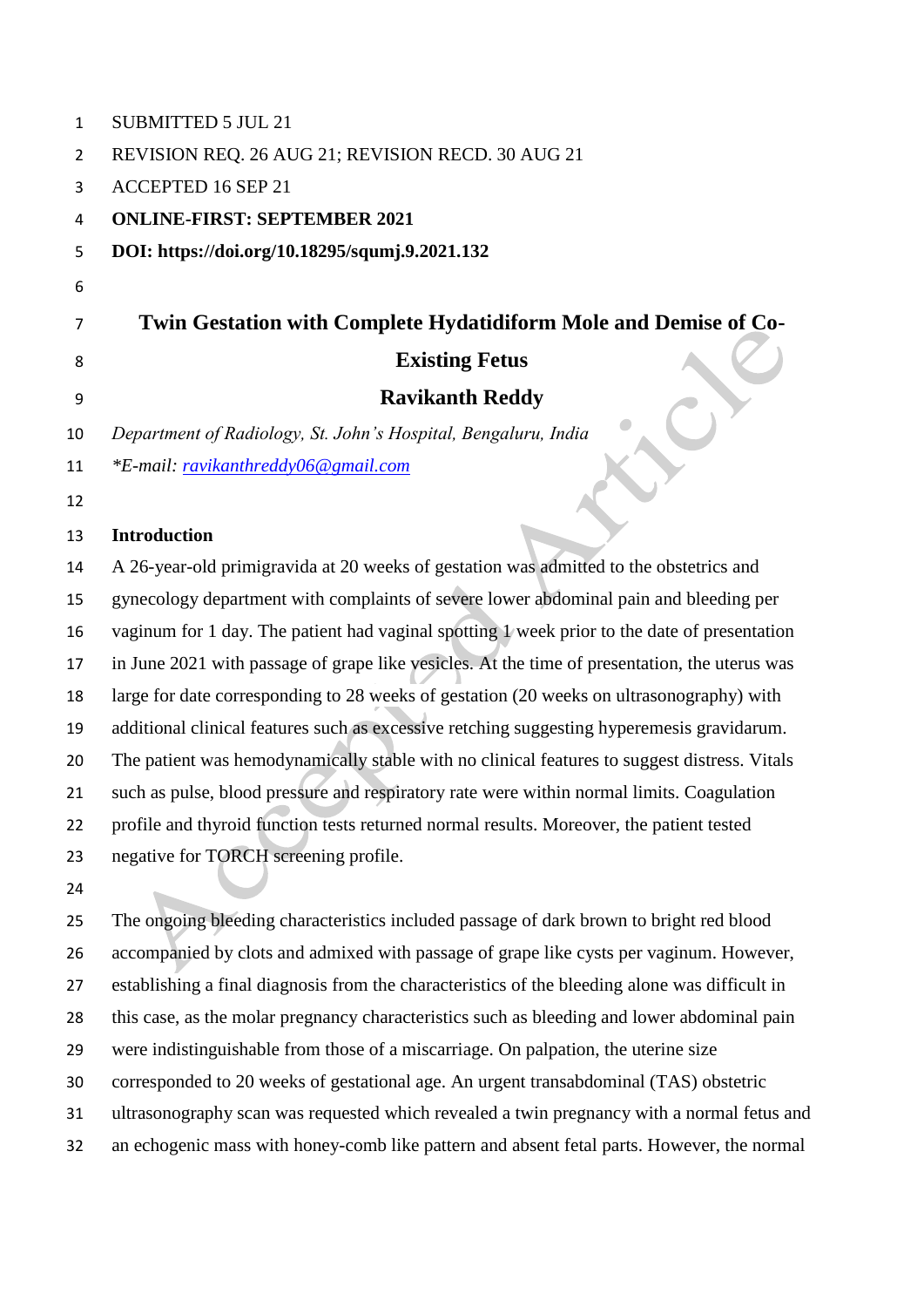fetus at the time of ultrasonography did not demonstrate spontaneous fetal movements and fetal heart rate. [Figure 1a]

 The demised fetus was situated in the region of uterine fundus whereas the echogenic mass which was suggestive of a complete hydatidiform mole was situated adjacent to the region of cervical os in the lower uterine segment. [Figure 1b, Figure 1c] Dimensions of the dead fetus were 9.3 x 6.9 x 10.2 cm with gestational age corresponding to 20 weeks. Serum ß-HCG (Beta human chorionic gonadotrophin) levels of the patient were found elevated at 217,341 mIU/mL. Chest radiograph did not reveal any focal abnormality. The patient along with her husband were counselled regarding the implications of molar pregnancy and the couple were informed regarding risks involved with the progression along the spectrum of gestational trophoblastic disease into more serious entities such as invasive mole and gestational choriocarcinoma, following which the couple had opted for a conservative management approach. On day 1 of admission, subsequent evacuation of the uterine cavity was performed via the vaginal route which revealed a dead fetus and vesicular tissue of the molar pregnancy. Post-procedural recovery period was uneventful and weekly measurements of ß-HCG were performed during the post-evacuation follow-up. Histopathology confirmed the presence of a dead fetus with a co-existing complete hydatidiform mole and a normal placental tissue. [Figure 2] Follow-up at 3 months revealed normal serum ß-HCG levels without requiring therapy with cytotoxic agents. At 12 months follow-up, serum ß-HCG levels remained normal without evidence of persistent trophoblastic disease.

 The authors certify that they have obtained all appropriate patient consent forms. In the form, the patients have given their consent for their images and other clinical information to be reported in the journal. The patients understand that their names and initials will not be published and due efforts will be made to conceal their identity, but anonymity cannot be guaranteed.

## **Comment**

 A normal fetus in a twin pregnancy with co-existing complete hydatidiform mole is an extremely rare entity, with a worldwide incidence ranging from one in 22,000 to one in 64 100,000 pregnancies. <sup>1</sup> The condition poses major challenges during expectant management due to complications such as early fetal demise, bleeding per vaginum, pre-eclampsia, intrauterine fetal growth restriction, hyperthyroidism and torsion of theca lutein cysts. Twin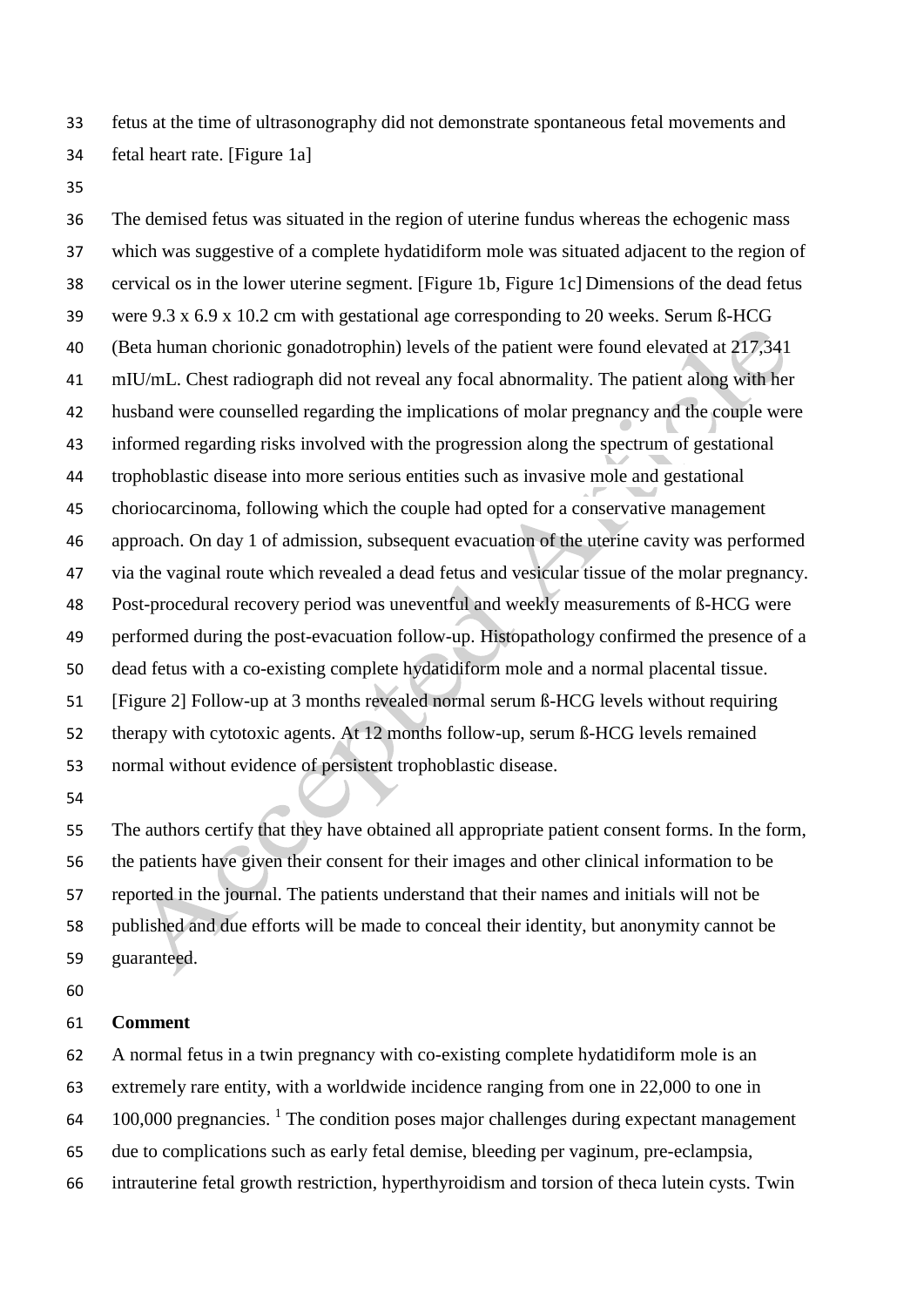pregnancy with concomitant occurrence of live fetus and coexisting complete hydatidiform mole is also known as "Sad fetus syndrome", because the coexisting fetus is potentially 69 viable and usually has normal chromosomes.  $2^2$  However, in the current case scenario, there was fetal demise at 20 weeks of gestation due to haemorrhage, which is a known and potentially fatal complication associated with this condition.

73 Zilberman *et al.*<sup>3</sup> performed a systematic review and meta-analysis on 14 studies from literature having 244 twin pregnancies with healthy co-twins and coexisting complete hydatidiform moles to ascertain the risk of continuing the pregnancy and interpreted that there was 80% incidence of maternal complications in ongoing pregnancies which included vaginal bleeding, hyperthyroidism and pre-eclampsia, 50% chances of live birth, and 34% chances of development of persistent gestational trophoblastic disease, subsequently on continuation of pregnancy. However, termination of the pregnancy should only be considered, if the patient has significant vaginal bleeding, or develops severe pre-eclampsia or thyrotoxicosis, or when embolization of gestational trophoblastic tissue is suspected. Nevertheless, close monitoring and timely surveillance regarding the patient's well-being is recommended for identifying suspicious signs relating to maternal and fetal complications. Conservative approach may be deemed possible with the availability of resources and high 85 standard of care. <sup>4</sup> Literature review also recommends preoperative placement of bilateral uterine artery balloon catheters to minimize blood loss from the molar pregnancy during the process of delivering healthy and live coexisting twin as torrential hemorrhage is an expected complication of this rare entity. <sup>5</sup> 

 Comprehensive counselling regarding the risks and management approach, long-term follow- up and timely intervention are imperative for the expectant management of this rare yet clinically relevant presentation of complete hydatidiform mole and co-existing twin gestation. 

**Acknowledgement**

 I wish to thank my assistants Ms. Sweta and Ms. Babika for help rendered in retrieving ultrasonography images.

- 
- **References**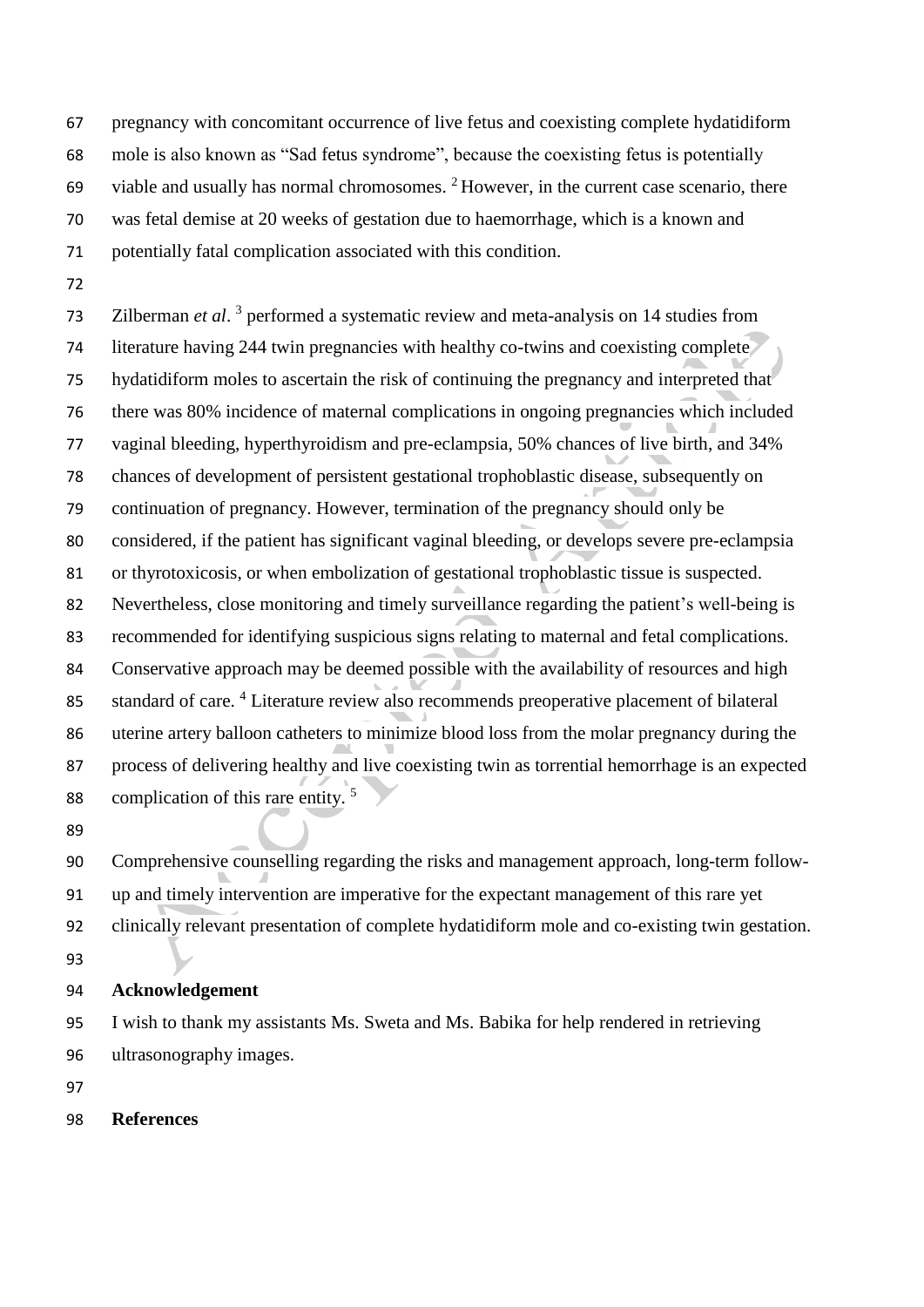- 1. Liu Y, Zheng X, Wang Y, Li Y, Liu C. Identification of a hydatidiform mole in twin
- pregnancy following assisted reproduction. *J Assist Reprod Genet*. 2020;37(3):603-610.
- doi:10.1007/s10815-019-01650-3 [PubMed]
- 2. Rajasekaran K, Dadhwal V, Jassim M. Incidental diagnosis of sad fetus syndrome in
- triplets *BMJ Case Reports CP* 2021;14:e238977. [PubMed]
- 3. Zilberman Sharon N, Maymon R, Melcer Y, Jauniaux E. Obstetric outcomes of twin
- pregnancies presenting with a complete hydatidiform mole and coexistent normal fetus: a
- systematic review and meta-analysis. *BJOG*. 2020;127(12):1450-1457. doi:10.1111/1471-
- 0528.16283 [PubMed]
- 4. Sheik S, Al-Riyami N, Mathew NR, Al-Sukaiti R, Qureshi A, Mathew M. Twin Pregnancy
- with a Complete Hydatidiform Mole and a Coexisting Live Fetus: Rare entity. *Sultan Qaboos*
- *Univ Med J*. 2015;15(4):e550-e553. doi:10.18295/squmj.2015.15.04.019 [PubMed]
- 5. Johnson C, Davitt C, Harrison R, Cruz M. Expectant Management of a Twin Pregnancy
- with Complete Hydatidiform Mole and Coexistent Normal Fetus. *Case Rep Obstet Gynecol*.
- 2019;2019:8737080. Published 2019 Oct 7. doi:10.1155/2019/8737080 [PubMed]
- 



- 
- **Figure 1A:** Color Doppler image showing fetus with absent fetal heart rate suggesting
- intrauterine fetal demise.
-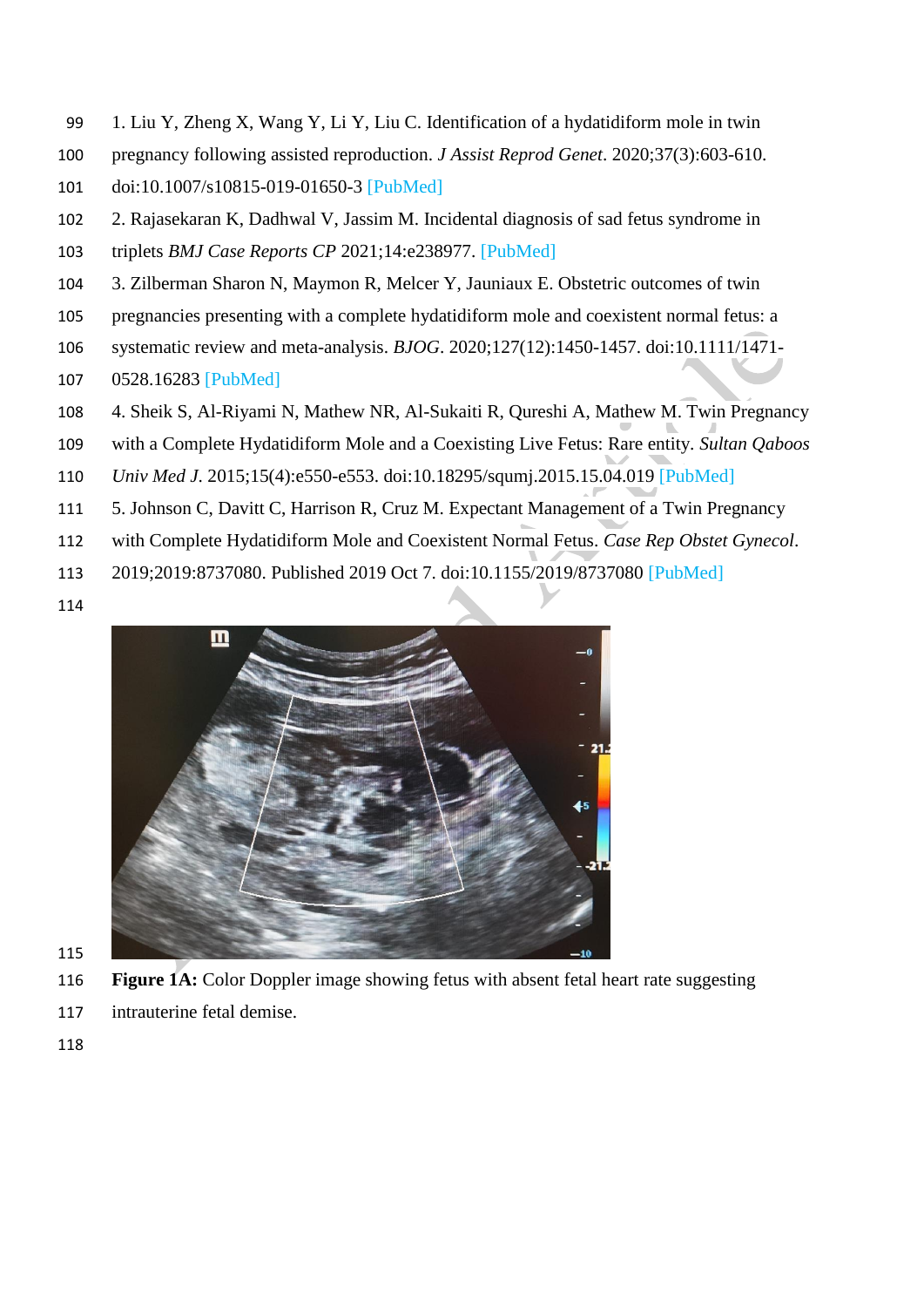

- **Figure 1B:** High-resolution transverse ultrasonography image demonstrating intrauterine
- echogenic mass (stars) with honey-comb like pattern and absent fetal parts suggestive of a
- complete hydatidiform mole.
- 



- **Figure 1C:** High-resolution longitudinal ultrasonography image demonstrating fetal head
- (arrows) situated in the region of uterine fundus whereas the molar mass (green star) is noted
- adjacent to the region of cervical os in the lower uterine segment. Note the anteriorly situated
- placenta (yellow star) seen separately.
-